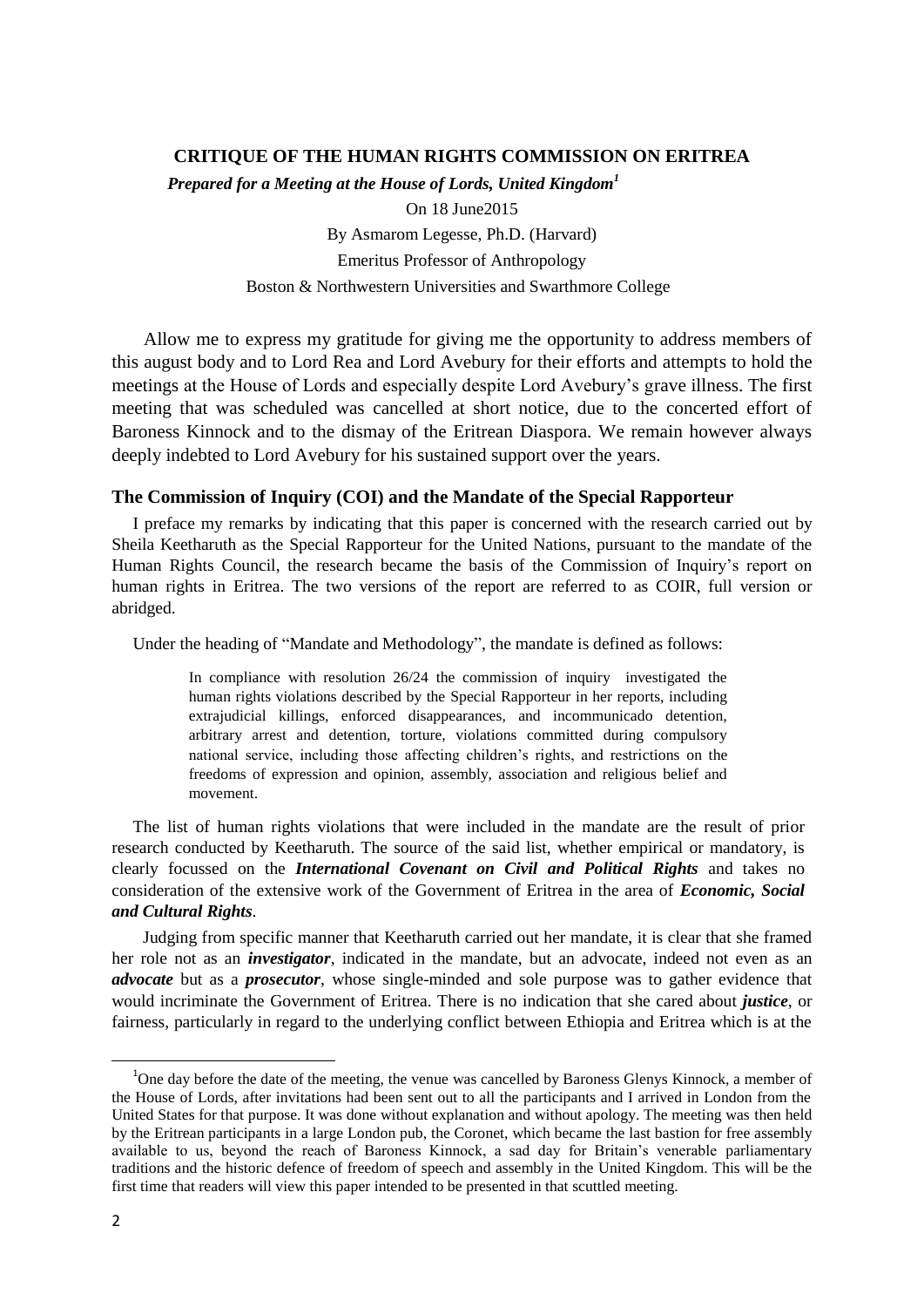deepest root of what she is investigating. Keetharuth does not purport to have conducted an *objective* study for the simple reason that there are no *pros* and *cons* in the inquiry or in the resulting analysis. If there are any *pros* in her presentation they are oblique and dismissive references that completely belittle Eritrea's achievements concerning *Economic, Social and Cultural Rights* and *Millennium Development Goals,* two important UN documents regarding fundamental human rights that are largely ignored by Ms. Keetharuth. *De jure*, her role was defined as an "investigator" a role which requires some objectivity and impartiality. *De facto*, her role is that of a "prosecutor" a role which does not require that the work be impartial, no obligation to reconcile divergent but potentially complementary perspectives reflected in human rights treaties. If the Special Rapporteur's role is indeed that of prosecutor, the accused would then be presumed *innocent until proven guilty* and would be entitled to have ample *opportunity for defence*. At an early stage of her research, Ms Keetharuth welcomed Eritrean scholars and academics to a breakfast meeting held in New York City. From that meeting we came to the realization that she was convinced of Eritrea's guilt and we assumed that the rest of her work would be devoted to buttressing that preconceived premise. That turned out to be an accurate assumption.

At the end of the project, in closing the period of its mandate, the Commission conducted its televised meetings *as if it were a court*, with a powerful prosecution team in place but *no defence team* anywhere. At the end of the long sessions Eritrea—the "country concerned" was given very limited time to respond, an opportunity which was not commensurate with the time allotted to the prosecutors. That cannot, by any stretch of the imagination, be construed as fulfilling the requirement of *due process of law* and the *right to defence*. We believe however that her mandate, as presented at the start of the document, was to investigate, not to prosecute, in which case the issue of *impartiality* becomes critical.

The aspect of the study that needs to be verified is the evidence the Special Rapporteur obtained from *asylum seeking refugees*. It does not seem that established asylees were as important a part of her study. In any case, she provides no statistics on the ratio of these two critical populations. As a result, it is not possible to determine the extent to which the sample was skewed in favour of asylum seekers.

Keetharuth avoided contact with the *mainstream Eritrean communities* around the world. Most of these communities have branches of the *National Union of Eritrean Women***<sup>2</sup>** , an association, founded in 1979, which fought for women's rights in Eritrea for decades and continues to do so today. Keetharuth makes numerous allegations about the status of women in Eritrea without ever approaching or observing any of the tens of thousands members of the National Union of Eritrean Women in the Diaspora. At the same time, Keetharuth and the COI have collaborated with or gathered testimony from an Eritrean *opposition group, based in Pretoria, South Africa,* funded by US agencies. They provided Keetharuth with lists of informants. This is a *subversive group* unabashedly devoted to bringing about regime change in Eritrea and to destabilize the Eritrean Government by launching a well-crafted *campaign of disinformation*. Why then is she disappointed that she was not "invited" to the country.

Keetharuth has systematically searched for evidence that can help her to incriminate the Government of Eritrea. At the same time she ignored all evidence concerning the Government's effort to realize the people's right to *food security*, *universal primary education for boys and girls*, *universal healthcare* in nationwide hospitals and clinics, *universal vaccination programs for children* that have greatly *reduced child mortality rates*. Numerous dams and micro dams were built and *water resources* and water closets were provided in most villages. These facilities contributed greatly to the *hygienic standards* of the population and the prevention of *water-borne diseases*. Furthermore irrigation and drip-irrigation projects using water drawn from wells or captured in dams

 $2$  Information about NUEW is readily available through the internet.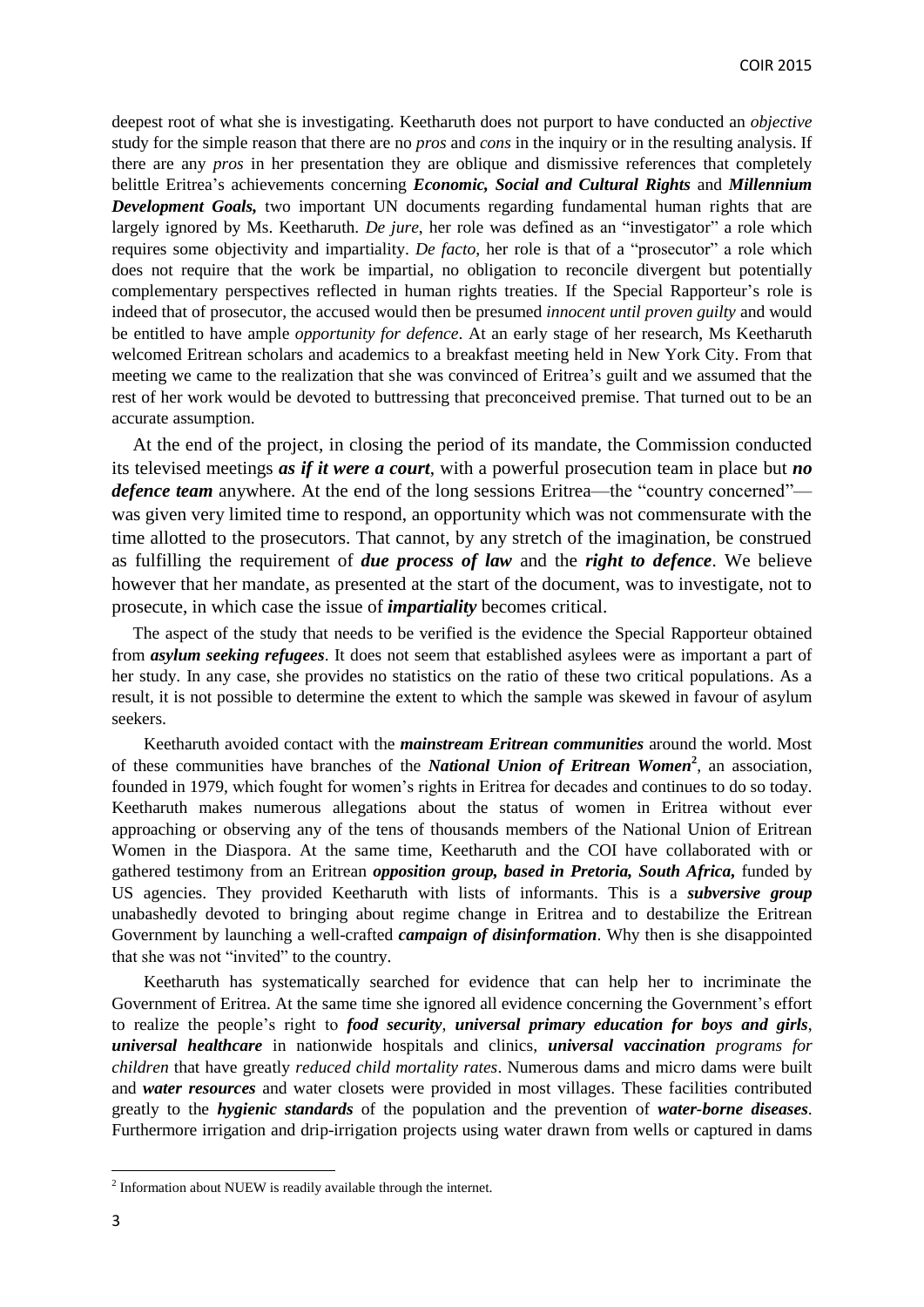allowed communities to continue agricultural production in spite of the inevitable periods of droughts.Huge silos were built that can store grains to be used in lean years. The *achievements of Eritrea include great effort made toward* the *eradication of poverty*, in contrast to nations that are devoted to *unrestrained capitalism*, where the disparity between extreme wealth and extreme poverty has reached obscene levels, and inflation puts basic commodities beyond the reach of the poor, while their wages remain stagnant. All the rights described here, are given top priority in Eritrea, and are enshrined in the Covenant of Economic, Social and Cultural Rights. What is proclaimed in this convention is the most basic of all human rights, i.e. *the right to life*, *livelihood and health.* These and other achievements are the reason why Eritrea is expected to be one of the first African countries destined to achieve the *Millennium Development Goals by 2015*. The country did not register such achievements by persecuting and terrorizing its citizens, as the country is claimed to have done in the COI report—a document filled with hyperbolic language.

The rights of *children* and the rights of *women* hold an important place regardless of the political orientation *of human rights defenders? They are top priorities for COI and for Eritrea as well*. They have universal significance. However, as far as two key covenants that are most relevant to our assessment of human rights record are concerned, the world is divided. The *International Covenant of Civil and Political Rights*, is top priority for *nations that stress individual rights*, and *the Covenant for Economic, Social and Cultural rights*, has a high priority for *nations that give priority to individual and communal rights.* These two bodies of human rights law are equally important, but they do not have the same standing in the context of world ideological systems today.

Keetharuth dwells largely on civil and political rights and aligns herself with individualist traditions in placing issues of freedom of speech, freedom of assembly and democratic governance above the economic, social and cultural rights. Eritrea is deeply committed to the fair and equitable treatment of all her *nationalities, equal access to land*, *poverty eradication*, *food security*, *education*, *health* and the *survival* of its people. Similarly the Africa Commission of Human and People's rights are of little concern to the COI particularly the parts that deal with *peoples***'** *rights*. Thus, the fact of *mass expulsions* of Eritreans from Ethiopia, *mass displacement* out of the areas occupied by the Ethiopian army are of no concern to the COI's investigation, although they constitute *massive violations of collective rights* of the Eritrean people. They contributed to the uprooting of entire communities, break-up of families, destruction of family estates, alienation of land, and impoverishment of subsistence economies. These are factors that have enduring long-term effects on the emigration of Eritreans. <sup>3</sup>These critically important human rights violations by the Ethiopian armed forces have everything to do with Eritrean emigration today but are ignored in the COI study.

### **The empirical question that COI must answer is this: how many of the refugees in the COI's sample are IDPs, expellees and their children, victims of war whose condition is a critical driving force behind emigration. Has this population been dismissed as irrelevant?**

Because of the biased perspective on human rights law adopted by Keetharuth, the violations of the *collective* rights of large classes of Eritreans have been presented as a "pretext" held up by Eritrea to justify *individual* human rights violations. Kindly contemplate the full implication of the following statement by the COI:

The international community and the United Nations bear an ongoing responsibility for the situation in Eritrea. In particular, the non-implementation of the Algiers Agreement of 12 December 2000 and of the ruling on the demarcation of the border between Ethiopia and Eritrea

 $\overline{a}$ 

<sup>&</sup>lt;sup>3</sup> All documented in A. Legesse, "*The Uprooted*," V.1, Human Rights Task Force, 1998; and A. Legesse "*The Uprooted*, A *scientific Survey of Ethnic Eritrean Deportees from Ethiopia Conducted with Regard to Human Rights Violations, V.2, 1999*. This Volume is also available also in German and Italian, translated by human rights organization in Germany and Italy; and A. Legesse, *The Uprooted, part III, Studies of Urban Eritreans Expelled from Ethiopia, Villages Expelled from Tigrai and Communities in Eritrea Displaced by Bombardment,* V.3, 2000.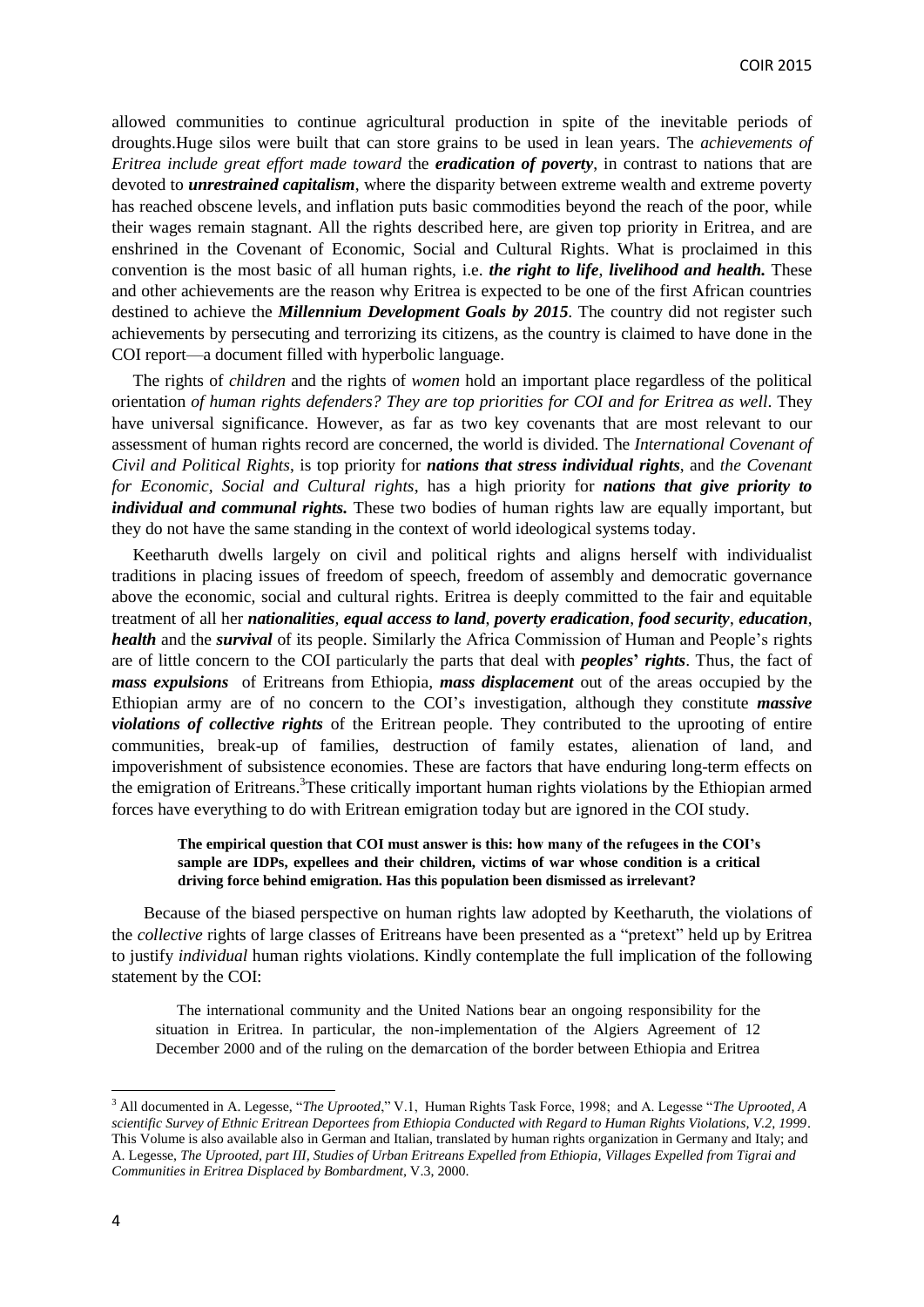has *provided an easy pretext* for the Government to implement repressive practices supposedly aimed at the defence of the State". COIR, abridged: 17 (emphasis added)

That is a convoluted argument that treats the plight of the Eritrean people with contempt because it dismisses the two greatest offenses or crimes committed by Ethiopia against the Eritrean people as *pretexts* for something else. The Special Rapporteur, who conducted the study, and the UN Human Rights Council, that authorized the study, have both glorified individual rights and dismissed the rights of an entire nation as being at present irrelevant to the task they have undertaken.

# **HISTORIC, CULTURAL, PEACE-BUILDING CONTEXTS**

### **1. Eritrea cannot be viewed as a lawless nation**

Eritrea has a rich body of customary laws and traditions that protect the rights of women, children and minorities. These customary laws have existed for centuries in written form and have survived successive colonial regimes that attempted to abolish them and to supplant them with colonial laws. The customary law elders view Western traditions of *litigation* as a method of fighting, not a method of conflict resolution. They use *mediation* to settle disputes and resort to *binding arbitration* or litigation only as a last resort.

The fact that the constitution of 1997 has not been implemented does not mean that the country is without any laws, as Keetharuth assumes. The country inherited the Civil and Penal codes of Ethiopia written by a French legal thinker, René David, and handed down to the people by Emperor Haile Selassie in classic Napoleonic style. *Those laws were in force in Eritrea throughout the post war years.* Eritrea has an entire system of courts that operate on the basis of those laws. Both codes have now been thoroughly revised incorporating some aspects of the customary laws, particular aspects that specify penalties for crimes and offenses in greater detail than does the penal code. In Western judicial systems judges are allowed broad discretion to determine the magnitude and kind of penalties for particular crimes and offences, in customary laws they are more precisely prescribed.

The law-abiding nature of the people was tested on 24 May 1991, the moment of liberation of the country from the communist military dictatorship. At that moment there was a gap—an *interregnum*—of several hours when the sixty-five-thousand strong Ethiopian army fled, heavily armed, to the Sudan, but the Eritrean army had not yet arrived in the capital city. In the following weeks, the city streets were lined with tens of thousands of unarmed Ethiopian soldiers in disarray. Whenever there is such an *inter-regnum* during which there is no effective government, many societies often go on a rampage. I went around the city asking the customary law elders why there was no vandalism or vendettas against the army that had persecuted them for seventeen years, a regime that committed many mass murders. They said "We are a nation of laws, *our* laws are always in force, whether there is a government or not."  $4$ 

During the weeks following the country's liberation, there were many tens of thousands Ethiopian prisoners of war in Asmara. They were all treated humanely. Their wounded were given medical care before returning them to Ethiopia. Selam Hotel was converted into a hospital for that purpose, since Eritrea's hospitals were filled with Eritrean wounded warriors. Eritrea's treatment of prisoners of war was humane throughout the thirty-year war, as it was humane also at the moment of victory. Keetharuth ignores these historic facts, and preaches to Eritrea how the country should treat its prisoners. In so doing, she is preaching the choir.

#### **2. Religious Freedoms have an important place in Eritrea**

Eritrea has many religions and ethnic groups. Like Lebanon, the country's population is half Muslim and half Christian. Unlike Lebanon, of recent decades, however, the two religious communities in Eritrea live side by side peacefully and collaborate in most aspects of life. Both

<sup>4</sup> See Michel Collon's interview with A. Legesse in U-Tube.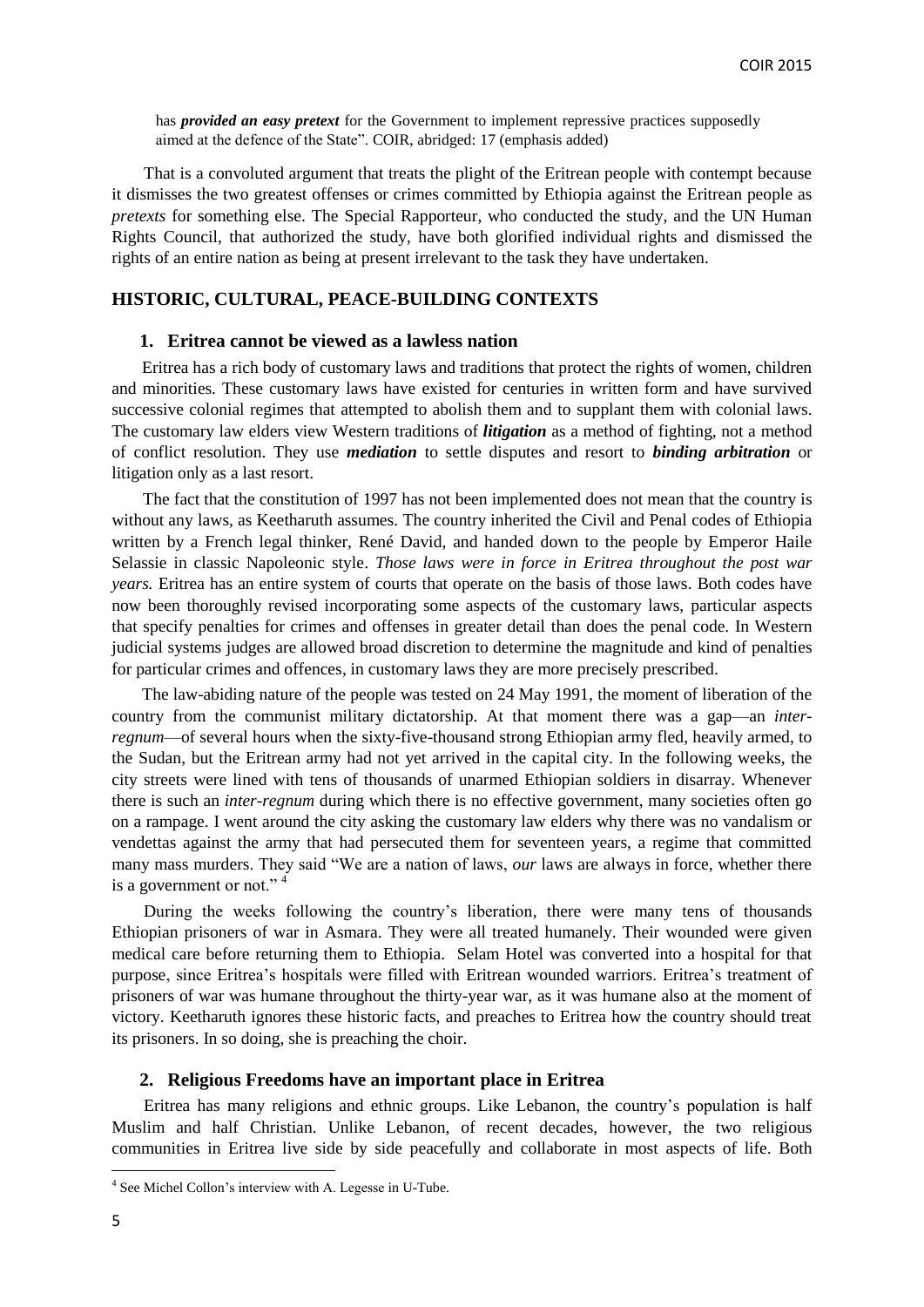Muslim and Christians played equally critical roles in the national liberation struggle. All four of the major religions in the country—Muslim, Orthodox, Catholic, and Protestant—practice their faiths freely.

*The adherents of those four religions constitute nearly the total population of the country.* In view of these facts, it is a gross misrepresentation of the reality to suggest that there is no freedom of religion in Eritrea, dwelling, as Keetharuth does, entirely on tiny minorities, nearly all of them new Pentecostal religions and nearly all heavily funded by foreign religious organizations and some of them openly declaring that they have no allegiance to the new Eritrean state. I believe, however, that a mistake was made with regard to the Seventh Day Adventist Church which is not a new Pentecostal religion but is an old well-established conservative protestant church in Eritrea and Ethiopia, with a long history of educational and medical service including an exceptional and humane medical centre for the leper colony in Ethiopia. It never showed any inclination to deny the sovereignty of the state.

### **3. Eritrea, a corruption-free, acetic and orderly society**

There are few developing nations that can credibly claim that they have no corruption, since bribery is often openly practiced in developing as well as some developed nations. In Eritrea, one is rarely asked to pay a bribe to Government officials. In 24 years I have personally never come across it. Hence, corruption, if any, takes a secretive form and, if exposed, it is severely punished. Eritrea has gone further than most developing nations in attempting to totally eradicate corruption.

Similarly, during the thirty-year war, liberation fighters lived an acetic life and used their meagre resources with utmost thrift. For a major part of their history they were celibate. Only in the last decade of thirty year war, 1978 and later, were intimate relationship and marriage between fighters allowed, and their children were left in pre-schools where they were cared for by older women volunteers, while the parents went to the war front. I believe that the same standards of conduct, concerning a life of sacrifice, and thrift are still the ideals but cannot be enforced with the same rigor with later generations. Concerning sexual offences, the same norms are in force today as in the last decade of the liberation struggle. The cases of rape reported by the COI are the work of extremely deviant individuals. It is certainly not "systemic" across institutions.

#### **4. Peace has no place in COI's campaign to incriminate Eritrea**

The COI report is not aimed at *making peace* or bringing about *rapprochement between Ethiopia and Eritrea*. In fact, the COI report exacerbates the simmering conflict between them by its harsh judgement of one party and its total absolution of the other party. It violates its own procedural requirement of complete *impartiality* by adopting the *illegal* proposal made by Ethiopia to reopen and settle diplomatically the boundary dispute which was decisively and irrevocably settled by the Eritrea-Ethiopia Border Commission. 5

Paradoxically, Eritrea is a war-torn nation that is internally one of the most peaceful nations in Africa, and Asmara, the capital city, is a safe and secure community. It did not fall apart as a result of the protracted war, as happened in Somalia. It is a nation that has maintained an orderly way of life after decades of devastating wars. Eritrea has also maintained a hands-off and neutral attitude in the midst of the terrorist plague that is spreading across Africa, and has resisted a Jihadist incursion from the Sudan in the early nineties and, on several occasions, attempted to resolve regional conflicts, particularly in the Sudan. A peace treaty between the central government and the Eastern Sudan was concluded and signed in Asmara. The country also hosted North and South Sudanese delegations, allowing them to use Asmara as a neutral venue for their negotiations and peace building. All these facts are submerged in the COI report in the effort to label Eritrea an aggressive nation and a sponsor of terrorism.

<sup>&</sup>lt;sup>5</sup>See the chairman of the EEBC, Sir Elihu Lauterpacth's unambiguous response to Ethiopia's Foreign Minister.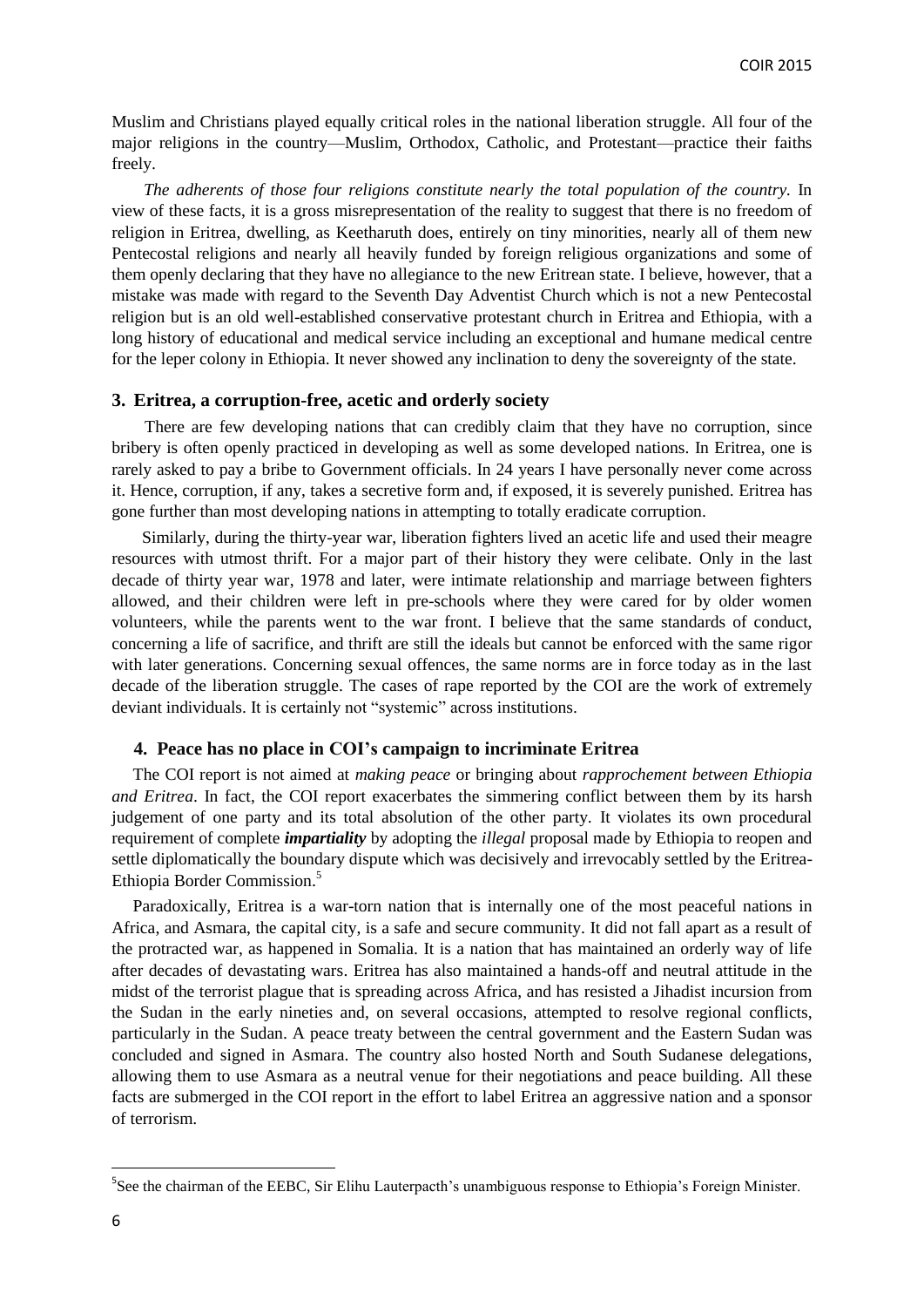## **THE GEOPOLITICAL AND LEGAL CONTEXT OF THE COI'S MANDATE**

### **4. Human rights as instruments of controlling small nations**

The manner that the Special Rapporteur's role and mandate are defined reveals that it aims to expose the alleged human rights offenses committed by a small nation. The geopolitical environment in which the campaign to incriminate Eritrea occurred, however, reveals that it is part of a general pattern in which rich and powerful nations use human rights as a tool for controlling, influencing, intimidating and bullying small nations. Despite all the grand moralizing about human rights by US and the COI, human rights treatment is administered *very selectively*. When a protégé of US, such as Ethiopia, commits human rights violations they are swept under the rug. When self-reliant Eritrea, which is nobody's protégé, is under review, its offenses are greatly exaggerated, sporadic offenses committed by individuals are labelled "systemic" and tagged as "crimes against humanity." That is the extreme injustice that Eritrea is being subjected to coming in the heels of the accusations instigated by Ethiopia and pushed through the African Union all the way to the Security Council, leading to the imposition of sanctions on Eritrea. The hypocrisy of this campaign is revealed when we realize that USA—the super power that is accusing Eritrea of torturing its citizens—has used torture to execute its "war on terror".

The *nations that are accused of human rights violations are in the main small nations*. The only time that big nations, such as Germany and Japan, were held responsible for crimes against humanity is when they were devastated by military defeat and were, at that moment, in worse shape than small nations that are at peace. Aside from these instances the great majority of the nations that are targeted for human rights inquisition and for alleged crimes against humanity are nations that do not belong the elite club of powerful states that make up the permanent members of the Security Council.

### **5. Exclusion of human traffickers from COI's Mandate**

A most astounding instance of selective administration of human rights law is the case of human traffickers in the Sudan, Egypt (Sinai), Libya, where criminals have committed some of the most vicious violations of human rights ever seen in Africa. The rights they violated are those of Eritrean refugees who are the objects of study of the Special Rapporteur. The traffickers have resorted to the most brutal and most cruel methods of extorting huge sums of money from the parents and families of their victims whom they reach by phone while the perpetrators pour molten plastic onto the backs of their victims, and the victims scream at the top of their voices begging their parents to save them from their agony and from the imminent threat to their lives. Should the family fail to produce the money demanded, up to 35,000 USD, they are killed and very likely their organs harvested. The UN is not in any great rush to investigate these real crimes against humanity.<sup>6</sup>

These are some of the atrocities that have been *set aside* by the UN Human Rights Council in defining the mandate for that office. What is the justification for investigating human rights violations against Eritrean refugees when the worst perpetrators of human rights against them are excluded from the study? Is that a rational and just decision or some incomprehensible form of bureaucratic taxonomy?

### **6. Exclusion of economic, social & cultural rights from the mandate**

<sup>&</sup>lt;sup>6</sup>See the documentary film by Meron Estefanos released by Publique Senat, the publicity wing of the French Parliament. The documentary film is all about the heinous crimes committed by a team of Egyptian Bedouins and their associates and the conclusion is all about the crimes committed by the Government of Eritrea that drove people out of the country. It is a totally irrational conclusion. Meron has recently retracted her own *documentation of organ harvesting* in the Sinai, which she published in U-tube and her radio programs, probably because she fears she may be implicated in the crimes as a facilitator and a *go-between linking the traffickers, the victims and their families*.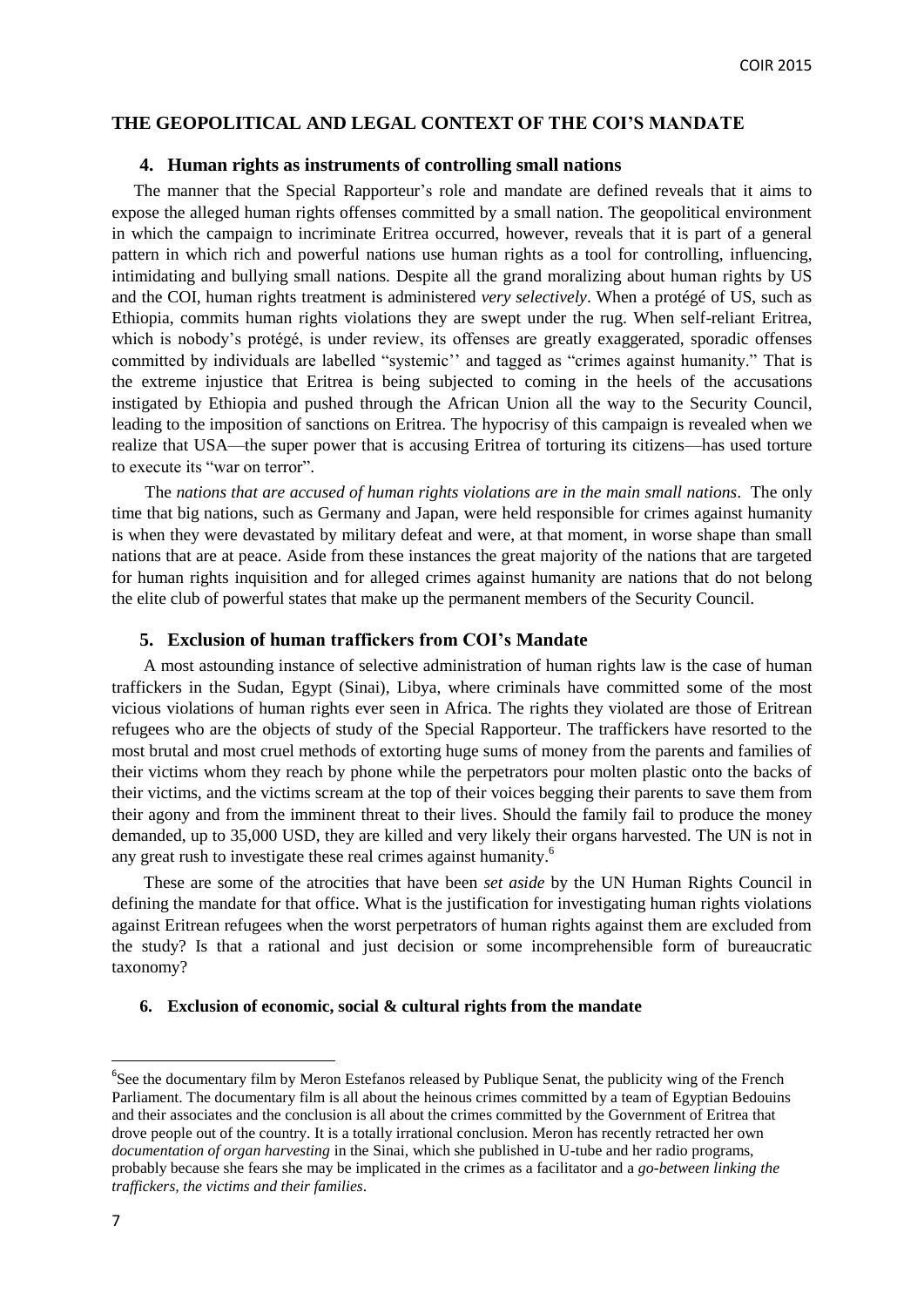Eritrea has adopted a generally self-reliant strategy of development and uses its own resources to build up its economy, its infrastructure, dams, mineral resources and to extend all manner of services to its people: free health care with clinics and hospitals spread out across the nation, universal vaccination of children, free care given to mothers before and after childbirth, monitoring children's health regularly during early childhood, universal free elementary education for boys and girls, for Christians and Muslims alike, even when Muslim parents are reluctant to let their nubile daughters attend school beyond the elementary grades because they feel that the girls must remain under the supervision of their parents.

Education is also free at all levels from elementary all the way to the end of college, depending on the ability and achievement of individual children. The *nine nationalities* in the country receive elementary education in their vernacular languages. They are supported and encouraged to develop their local *cultures*, *languages*, *literatures* and *music*—a policy that was developed during the liberation war and is now carried out on a much bigger scale. All that contributes to the realization of the Economic, Social and Cultural rights of its citizens—rights that are ignored by the COI.

# **METHODOLOGICAL DEFICITS OF THE COI REPORT**

# **1. Dangers of anecdotal research**

Anecdotal research has an inherently arbitrary quality because *the author can pick and choose particular types of evidence and individual subjects* for the sole purpose of carrying out the prosecutorial task i.e. demonstrating that Eritrea has committed human rights violations**.**

Thus, Keetharuth *chose* to gather anecdotal evidence from refugees, along with the testimony of two African nations that are hostile to Eritrea: Djibouti and Ethiopia.<sup>7</sup> Since Sudan hosted Eritrean refugees for decades and Djibouti has not, it is not clear why she chose to exclude the Sudan from her area of research: perhaps that country was considered inappropriate because it has peaceful relationship with Eritrea and would not be as useful in incriminating Eritrea as Djibouti and Ethiopia were. In this and many other regards, Ms Keetharuth has made every effort to stack the cards against Eritrea.

## **2. Failure to do a compare asylum-seekers & asylees**

The well documented study of Eritrean refugees by Danish Information Services (2014) casts considerable doubt on the reliability of testimony given by *asylum seekers*. <sup>8</sup>The evidence they provide suggests that a full scale survey of different kinds of Eritrean refugees would be needed to check out the validity of the COI report. The situation calls for a thorough investigation of two different classes of refugees—asylum seekers and asylees—which may reveal whether there are *significant differences between them*. The Danish report contains ample evidence indicating that asylum seekers have every reason to exaggerate how much they allegedly suffered in the hands of the Eritrean government. On the other hand, there is no reason to believe that asylees have anything to gain by exaggerating their difficulties in Eritrea, since they have already gotten what they dreamed of, asylum in Europe. Hence*, the testimony of asylum seekers can be trusted if, and only if, their testimony does not deviate significantly from the testimony of asylees.* No such comparison has been offered by COI. Indeed we do not even know how many of their informants are asylum-seekers and how many are asylees. We have one incidental statement that there are no differences between them.<sup>9</sup> That is not adequate. This

7 COIR:4

**.** 

<sup>8</sup>Danish Immigration Service,

*Eritrea – Drivers and Root Cause of Emigration, National Service and Possibilities of Return, Country of Origin Information for Use in Asylum Determination Process.* Report from the Danish Information Services fact finding mission to Eritrea and Ethiopia", August-October, 2014.

 $^{9}$ Statement by the chairman of COI in the press conference of 6/25/2015.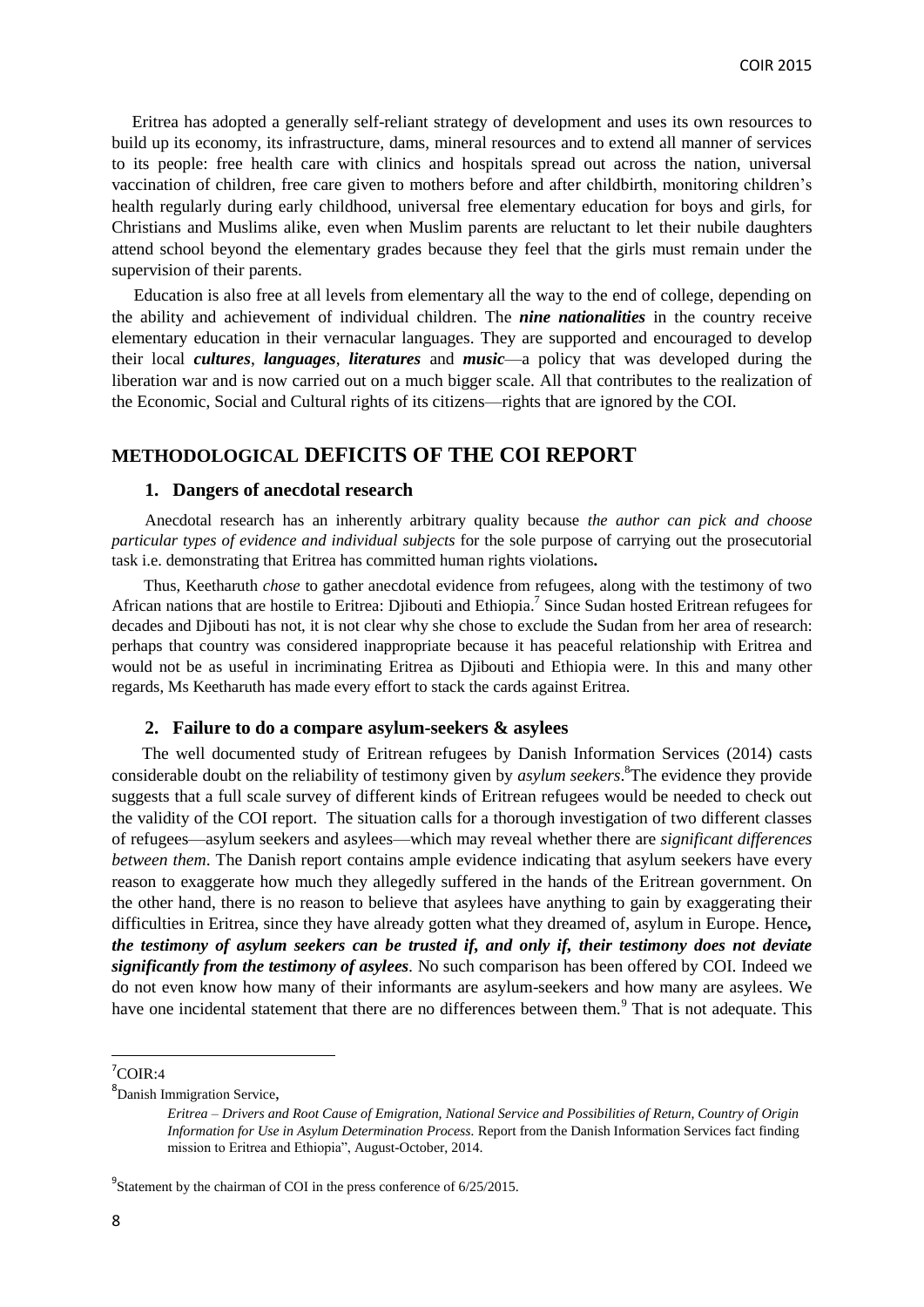is the Achilles' heel of the COI study, the weakness that casts considerable doubt on the validity of the entire investigation.

#### **3. No representative sample, lack of transparency**

There are three major deficits in the COI study: The first concerns falsification of evidence *not necessarily by direct misrepresentation of the facts reported,* but misrepresentation of the facts due to the faulty—non-random—selection of the subjects to be investigated which can severely distort theresults of the study. In other words *the subjects that were selected were those that could provide the worst possible image of Eritrea, whether they are truthful or not*. Keetharuth has no method of establishing the veracity of the testimonies. The Special Rapporteur has not presented the *methods of verification* that she might have used in compiling the mountain of anecdotal stories. If she has used any such methods she has an obligation to reveal what they are.

The second offense that COI committed is their attempt to completely bury the evidence, so that it will not be subjected to scrutiny by other investigators. Governments can "classify" information to protect themselves and their allies. That is their sovereign right. Individual scholars, however, cannot do so without violating the intellectual ethics by which scholarly research is judged.

The third offence concerns the generalizations made about entire institutions such the armed forces without utilizing quantitative techniques that would provide a basis for such broad statements. Crimes committed by a few individuals that the refugees heard about, may be reported as their own "personal experiences" and that may be done by hundreds of refugees as part of their effort to win asylum. The crime may be considered "systemic" not realizing that there is a *multiplier effect* in the class of subjects that were interviewed and in their powerful desire to win asylum. That is a critical factor that casts much doubt on the *generalizations* about entire institutions made by the Commission of Inquiry.

#### **4. Lack of quantitative survey needed for generalizations**

Survey research is needed to correct some of the major inadequacies of the Special Rapporteurs investigation. A valid research project should start with life histories, of the type gathered by Keetharuth. That should be followed, however, with quantitative research (surveys) based on two different groups of subjects: asylum seekers and asylees. If the two groups yielded similar results, the Keetharuth study would be *validated*, because it will would show that the study could achieve the same purpose even if it relied only on asylum seekers. If the two samples produced *statically different and significant results*, however, a major part of the study would be *invalidated*, because it would reveal that the asylum seekers testimony contains a significant amount of personalized stories that are fundamentally untrue, aiming to achieve the group's overwhelming purpose of securing asylum. From the quantitative sample survey it would also be possible to judge whether the human rights violations are *sporadic* or *systemic*, the work of *deviants* or an integral part of *institutional conduct*.

### **RECOMMENDATIONS**

### **1. The COI report should be transparent and verifiable**

The plan to completely bury the evidence gathered by Keetharuth is expressed in the following bleak words that sound like the language of totalitarian states:

Information will not be shared with any State, entity or individual *without the explicit and informed consent of each witness concerned*. This includes sharing with other sections of OHCHR, United Nations human rights mechanisms, any international judicial mechanisms, any judicial mechanisms of other States, and any government authorities, in particular the Government of Eritrea. (COIR, p.5, emphasis added)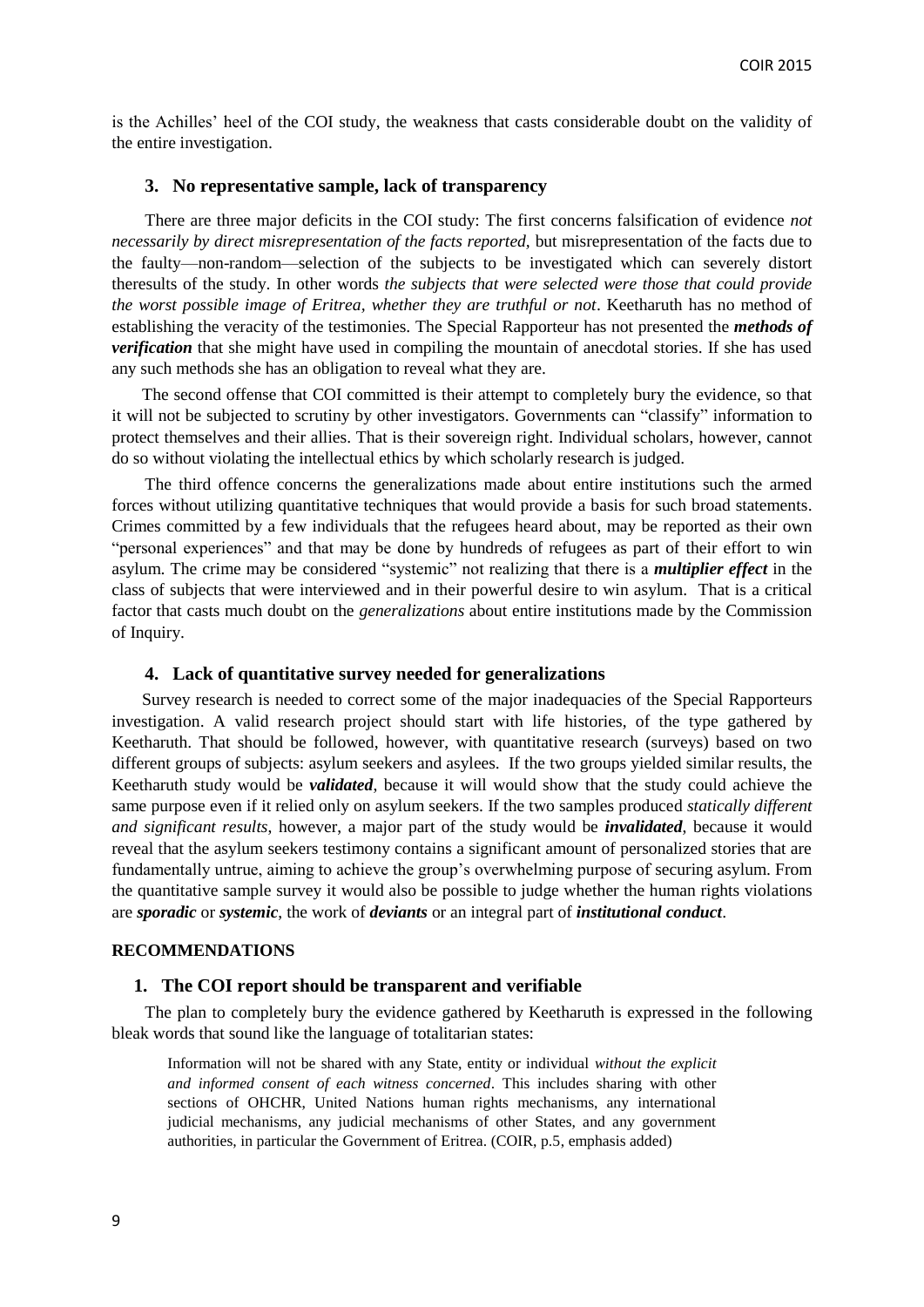How can independent scholar obtain the "informed consent of each witness concerned" if the entire body of evidence is hidden from view? Furthermore, it is irrational to suggest, as the COI does, that the information gathered by Keetharuth must be buried as *classified evidence* in order to "protect" the informants‖. There is no reason why the names of informants could not be deleted and the substance of their testimony made available along with the class of subjects to which they belong, broken down by age, gender, asylum seekers or asylees and any other factors that were used in the analysis. Scholars, institutions and UN agencies alike can, thus, examine how valid the COI's data are. Hence, the purpose of burying the evidence is not to "protect the informants." That is a false pretext since the informants can be fully protected by removing their identities, as is often done with ―confidential‖ data. The UN Human Rights Council cannot allow the COI to bury the evidence without seriously damaging their own reputation as a fair and just institution with a long history of transparency and veracity.

### **1. Evidence of COI should be shared with other institutions**

Let Keetharuth present to her peers the list of informants *not listed by name* but by *code numbers* from which a limited number of subjects can be randomly selected. If those individuals are *willing*, independent investigators can interview them and compare the evidence they offer with what Keetharuth has reported. *The verifying scholar can be bound by the same rule of confidentiality as the first investigator, unless Keetharuth is placing herself in an ethically superior position vis-a-vis the rest of the scholarly world.*

In my own research defending the victims of the Ethio-Eritrean war (1998-2000)Amnesty International read one of my three reports on Ethiopia's human rights violations titled: *The Uprooted, A scientific Survey of Ethnic Eritrean Deportees from Ethiopia Conducted with Regard to Human Rights Violations, 1999*. Amnesty requested to see my raw data to check its veracity and I made it available to them. They found the data credible. That year, their reports on human rights in Eritrea and Ethiopia were influenced by my findings. That is precisely what is meant by *transparency* and *verifiability*. As it is presented so far, the work of COI is neither transparent nor verifiable.

### **2. Partisan evidence from a hostile nation should be excluded**

Keetharuth also interviewed officials in Ethiopia's refugee camps.<sup>10</sup>That country is still engaged in a diplomatic war with Eritrea, and has violated the rights of the Eritrean people by still occupying large pieces of their territory. By so doing, Ethiopia revealed her persistent belligerent intentions. Hence, any evidence their officials provide about Eritrea is *partisan* and remains inherently suspect, as long as the state of unsettled war continues because of Ethiopia's refusal to accept the decision of the boundary commission. That is the grim reality Eritreans have had to live with as a people and as individuals, as IDPs and expellees, for fourteen years. All that is not a "pretext" but an enduring reality.

## **3. IDP and Expellee families should be included in the study**

An important issue that has been neglected in the COI report is the role of IDP and Expellee populations as drivers of emigration. Based on my own research during the1998-2000 war, they would be more likely than the rest of the population to emigrate because their displacement or expulsion is an added burden on top of the problems they share with the rest of the society. These families lost their properties, land, savings, businesses, and means of livelihood. As such, they are exceptionally vulnerable. Many committed suicide upon arriving in Eritrea deprived of all their earthly possessions and their pensions. Families were also deliberately broken up during expulsion from Ethiopia. Hence, the big question that COI must answer is this: Are these two groups not *victims of human rights violations in Eritrea* and as such are they not *part of the COI mandate*? It would of

 $10^{\circ}$ COIR, 2015:4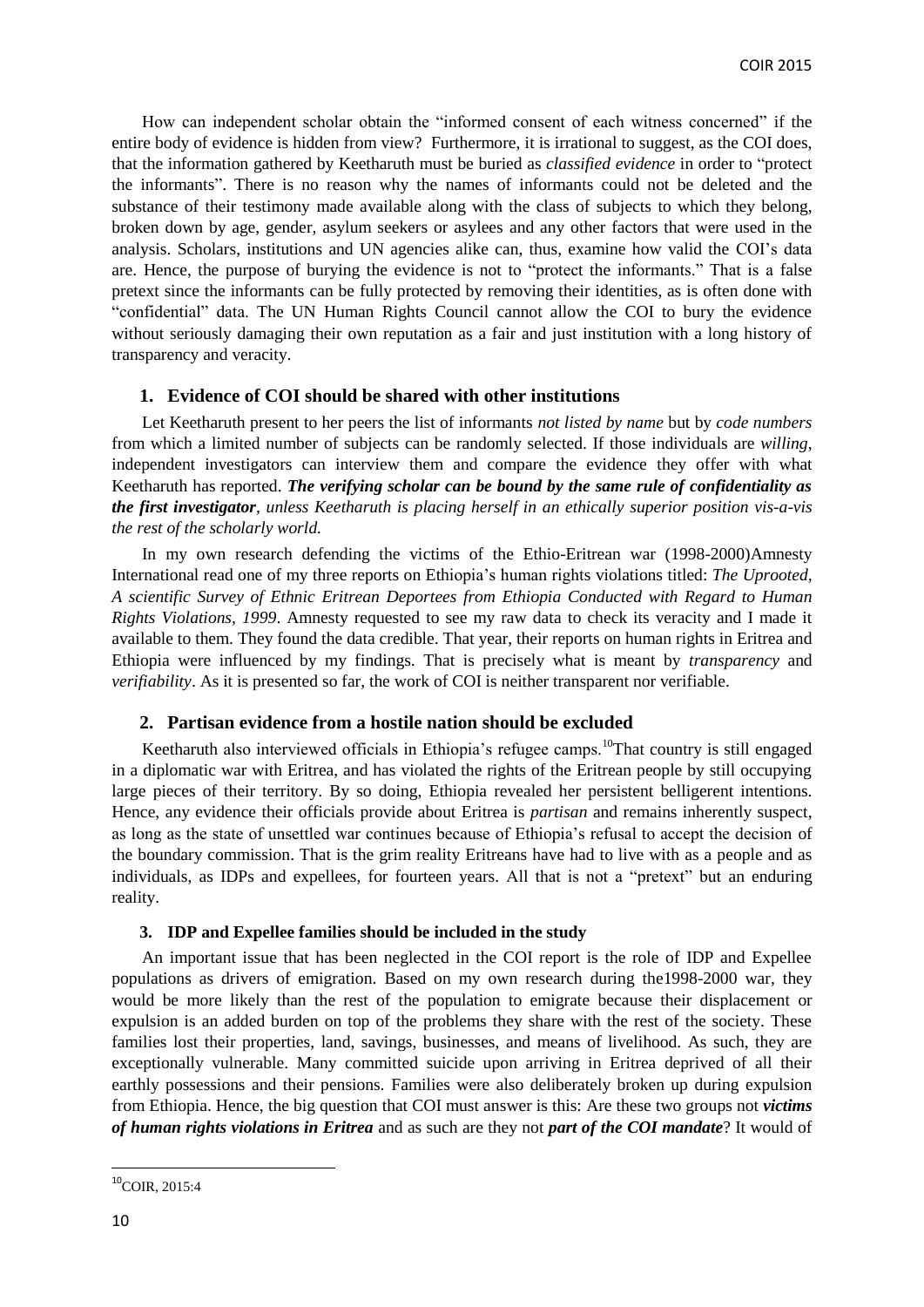course be very easy to sweep this evidence under the rug by not mentioning their identity as Expellees or IDPs, but describing them as generic refugees. Were they perhaps excluded from the study because their plight is the result of human rights violation by Ethiopia, not Eritrea and Keetharuth was not interested in investigating human rights violations in Eritrea by Ethiopians? Is it because Ethiopia is a "good nation" and Eritrea is an "evil nation" according to the simple-minded and primitive typology devised by G. W. Bush and implicitly perpetuated by his successors. The gratuitous comparison of Eritrea and North Korea is a case in point.

The question of the selective application of human rights laws surfaces again as a systemic geopolitical bias built into the world dominated by wealthy superpowers, in which nations are classified "good" and "evil" nations. The "good" may be chided for their misconduct but cannot be accused of rights violations. Of all the varieties of ethnocentrism invented by man, that is probably the most egregious and narcissistic. In that world, Ethiopia cannot be implicated in human rights violations–even if it resorts to brutally rigged elections and violent elimination of opposition groups so long as it has superpower protection.

### **4. Unlawful recommendation about the border demarcation**

The Commission of Inquiry revealed their fundamental bias against Eritrea and their support of Ethiopia, when they proposed that the two countries should go back to negotiating the border. That is precisely what Ethiopia demanded.<sup>11</sup> In making this recommendation both the Commission of Inquiry and the Federal Democratic Republic of Ethiopia are in violation of international law and are proposing that the final and binding decision of the EEBC be undone for Ethiopia's benefit.<sup>12</sup> What justification is there for a United-Nations-mandated body, such as COI, to *exceed its mandate* and recommend that Eritrea *accept illegal demands of Ethiopia* regarding the irrevocable decision of the Ethiopia- Eritrea Border Commission (EEBC)?

### **5. Nationwide mobilization for defence: model for small nations**

A proposal I expressed in a public forum in Asmara, several years ago, is that Eritrea should explore the possibility of introducing something similar to what Switzerland has done with regard to national mobilization for defence. The Swiss strategy is to *enlist all healthy adult males into the national reserve army*, *train and arm them and allow them to go back to their normal lives with all their military gear to be kept in their homes under lock and key.* Recall them once every year to ensure their fitness and preparedness. With a proper mobilization hierarchy—well-structured and well-rehearsed—if war breaks out, the entire nation would be always ready fight the aggressor.

In my view, Switzerland's reserve army and her neutrality in the Great War, were some of the reasons why the country was not invaded by German armed forces. Instead the German army went past Switzerland to invade Austria, The Netherlands, France and Norway. (Incidentally, since the Great War, the Netherlands have also adopted a similar mobilization strategy as Switzerland's.)I presume that *the thought of fighting the Swiss people door to door, in their extraordinary mountainous environment, was too daunting to contemplate even for the massive German army—an army that was not blocked by the Maginot lines*. The same natural mountain fortresses also exist in Eritrea and I suspect that the same "reserve army" strategy could reconcile Eritrea's critical need for national defence, at very little cost to the nation, compared with the prohibitive cost of a maintaining a large standing army. *Eritrean youth could then go back to their normal lives*, after fulfilling their

 $^{11}$ (COIR:17)

<sup>&</sup>lt;sup>12</sup>COI recommends that Eritrea and Ethiopia should be assisted "in solving border issues through diplomatic means<sup>""</sup>. (COIR: 22)